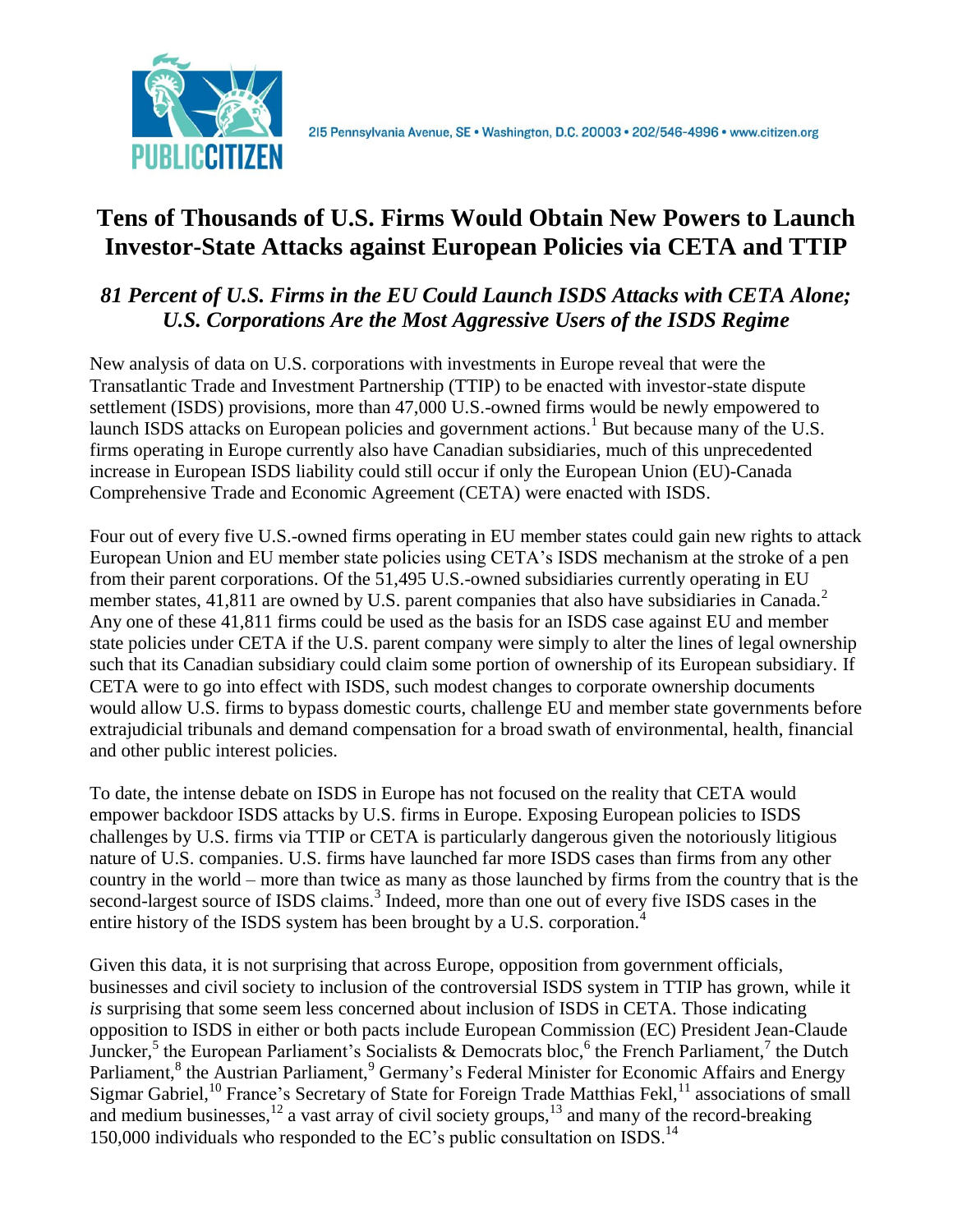## **TTIP: Exposing EU Policies and Taxpayers to an Unprecedented Increase in ISDS Liability**

More than 19,900 U.S. parent corporations own more than 51,400 subsidiaries in EU member states, any one of which could provide the basis for an investor-state claim if TTIP were to be enacted with ISDS.<sup>15</sup> The resulting new European exposure to investor-state attacks would far exceed the risks posed under any existing European agreements with other countries that include ISDS. That is because the United States is by far the largest source of the EU's inward foreign direct investment (FDI). Indeed, U.S. firms are responsible for more than three times as much investment in the EU as the second-largest FDI source. Two out of every five dollars of FDI in the EU come from U.S. firms.<sup>16</sup> This not only translates into enormous new risks of ISDS exposure under TTIP. It also begs the question of precisely why a U.S.-EU pact would need ISDS and the related investor protections – absent such terms, transatlantic investment flows are already extremely robust.

Some EU government officials have attempted to downplay the prospective surge in ISDS liability were TTIP to include ISDS. They point out that nine EU member states already have Bilateral Investment Treaties (BITs) with the United States, and that only nine publicly known investor-state cases have been brought under those BITs.<sup>17</sup> But these nine BITs, between the United States and Eastern European

countries that are not major FDI destinations, cover just 8 percent of the U.S. owned firms operating within the  $EU<sup>18</sup>$  In other words, some EU officials are arguing that because these member states have not faced a wave of ISDS attacks from 8 percent of the U.S. firms operating within the EU, empowering the other 92 percent of the U.S. firms operating within the EU to use ISDS to challenge domestic safeguards should not be cause for concern.



Source: Uniworld, American Firms Directory, 2014

Actually, if the number of ISDS cases is taken as proportional to the number of foreign-owned firms, the ISDS case record under the nine existing U.S.-European BITs suggests that newly exposing the other 19 EU countries to U.S. ISDS claims would invite the launch of more than 100 U.S. ISDS cases against those countries in the early years of TTIP implementation.<sup>19</sup> This figure does not take into account the significant growth of ISDS cases in recent years, which would suggest a higher number of expected ISDS cases under TTIP.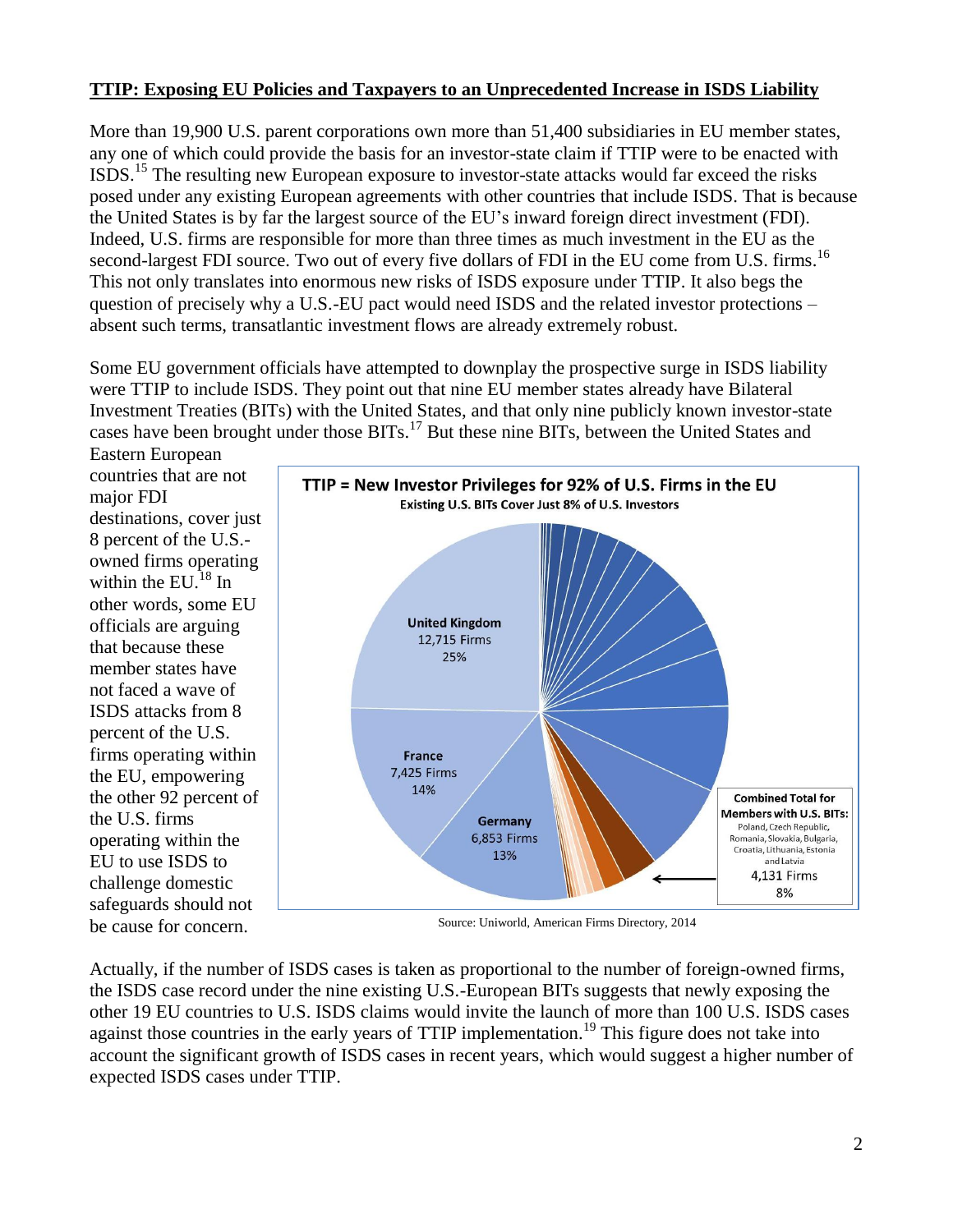What kinds of EU and member state policies might U.S. firms choose to challenge via ISDS? According to Eurostat, U.S. investments within the EU are mostly concentrated in the financial sector.<sup>20</sup> Indeed, each of the ten largest U.S. financial firms is currently operating in EU member states, meaning that each would be empowered, were TTIP to take effect with ISDS, to challenge European financial regulations before extrajudicial tribunals. <sup>21</sup> Potential targets could range from improvements in ring-fencing policies that protect depositors from risky trading to new restrictions on shadow banking to future regulations to limit tax evasion.



Source: Uniworld, American Firms Directory, 2014

Beyond the financial sector, U.S. firms operating in the EU are largely dedicated to "the manufacture of petroleum, chemical, pharmaceutical, rubber and plastic products" and "the manufacture of food products, beverages and tobacco products," according to Eurostat.<sup>22</sup> These firms would be empowered to challenge improvements or modifications of European chemical safeguards and food safety policies. Both policy regimes already are significantly stricter than the U.S. regulations with which those firms must comply, and both are designed such that new decisions are regularly taken with respect to new chemical substances or categories and new food additives or genetically modified seeds.

Exposing such EU or member state policies, government decisions or other actions to ISDS challenges by U.S. firms is particularly dangerous given the notoriously litigious nature of U.S. companies. U.S. firms have launched far more ISDS cases than firms from any other country in the world – more than twice as many as the cases launched by firms from the country that is the second-largest source of ISDS claims.<sup>23</sup> Indeed, more than one out of every five ISDS cases in the entire history of the ISDS system has been brought by a U.S. corporation.<sup>24</sup> U.S. firms have launched far more ISDS cases than firms from any other country despite having fewer ISDS-enforced BITs at their disposal than firms in more than 40 other countries.<sup>25</sup> For example, U.S. corporations have launched more than three times as many ISDS cases as German firms, even though Germany has enacted more than three times as many BITs as the United States.<sup>26</sup>

#### **CETA: Backdoor for ISDS Attacks from 81 Percent of the U.S. Firms Operating within the EU**

Those concerned about an unprecedented increase in ISDS liability from TTIP should be just as concerned with the prospect of CETA taking effect with ISDS included. Even if CETA alone were to take effect with ISDS, 81 percent of the U.S.-owned subsidiaries operating within the EU could still gain ISDS privileges at the stroke of a pen from their U.S. parent companies.

Of the 51,495 U.S.-owned subsidiaries currently operating in EU member states, 41,811 are owned by U.S. parent companies that also have subsidiaries in Canada.<sup>27</sup> Any one of these 41,811 firms could be used as the basis for an ISDS case against EU or member state policies under CETA if the U.S. parent company simply were to alter the lines of legal ownership such that its Canadian subsidiary could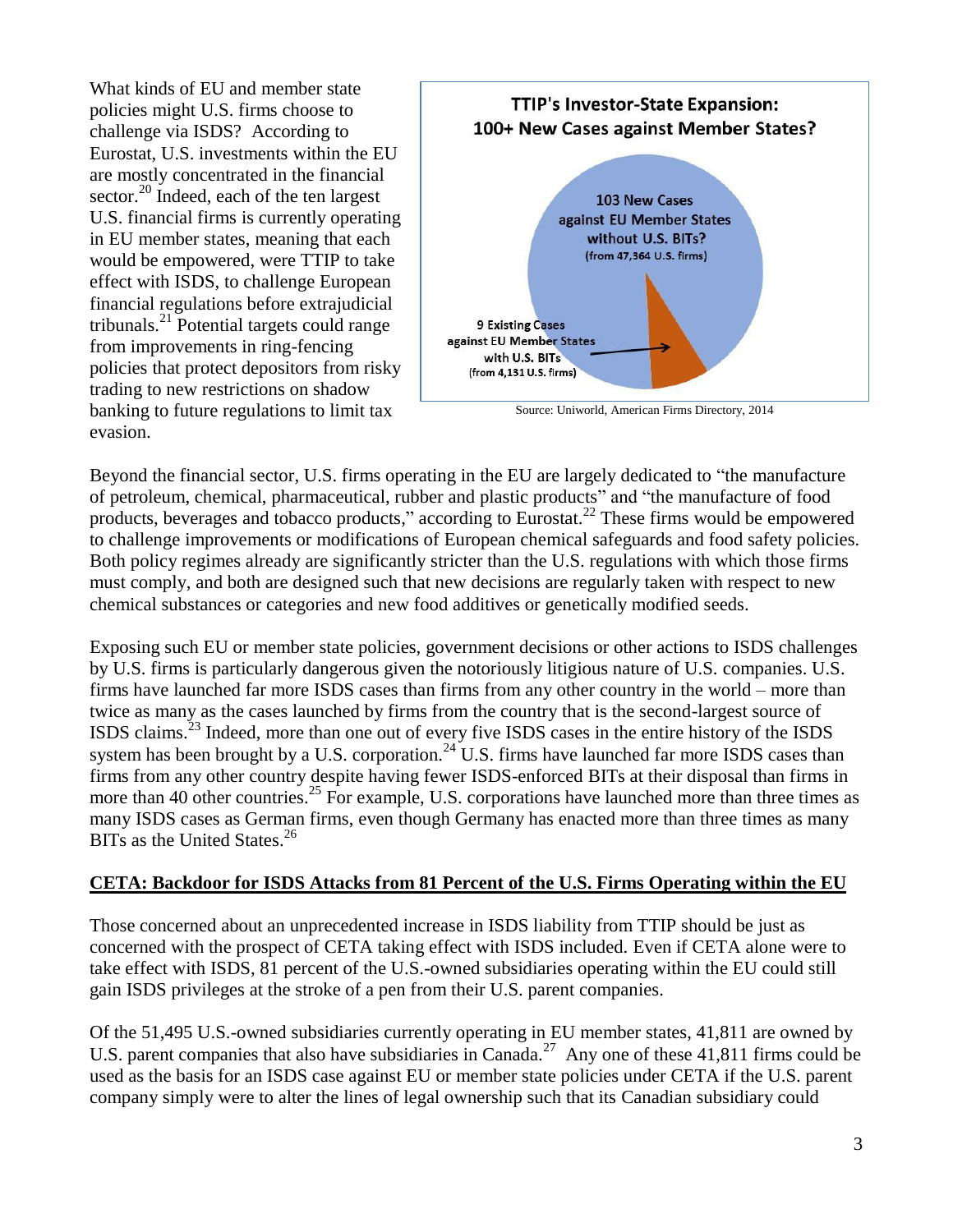claim some portion of ownership of its EU subsidiary. A U.S. parent company could achieve this, for example, by shifting shares in the EU subsidiary to its Canadian subsidiary.

After such a change in legal papers, the Canadian subsidiaries of the U.S. firms would be considered investors in the EU under the current terms of CETA's investment chapter, enabling them to use ISDS to attack EU policies. In CETA, the definition of an "investor" able to access ISDS is broad. It includes any "enterprise of a Party" (e.g. Canada) "that seeks to make, is making or has made an investment in the territory of the other Party" (e.g. the EU).<sup>28</sup> To qualify as an "enterprise of" Canada, a U.S.-owned firm in Canada would just need to have "substantial business activities in the territory of" Canada.<sup>29</sup> Most existing Canadian subsidiaries of U.S. firms would qualify – unlike "shell" companies, these are firms that are actually doing business in Canada.<sup>30</sup> The CETA investment chapter's definition of "investment" is also broad – owning shares in a firm located in the EU (even a minority share) would qualify as an "investment."<sup>31</sup>

The CETA investment chapter only stipulates one scenario in which the EU or a member state government facing an ISDS challenge from a U.S.-owned firm in Canada could deny the benefits of ISDS to that firm: if the government had active sanctions against the United States (e.g. for

|                 | <b>U.S. Firms</b>   | <b>U.S. Firms with</b> | Share that       |
|-----------------|---------------------|------------------------|------------------|
| Country         | <b>Granted ISDS</b> | <b>ISDS Potential</b>  | <b>Could Use</b> |
|                 | under TTIP          | under CETA             | <b>CETA</b>      |
| Austria         | 900                 | 792                    | 88%              |
| Belgium         | 1,527               | 1,171                  | 77%              |
| Bulgaria        | 248                 | 212                    | 85%              |
| Croatia         | 190                 | 175                    | 92%              |
| Cyprus          | 119                 | 110                    | 92%              |
| Czech Republic  | 938                 | 774                    | 83%              |
| Denmark         | 876                 | 741                    | 85%              |
| Estonia         | 127                 | 113                    | 89%              |
| Finland         | 755                 | 659                    | 87%              |
| France          | 7,425               | 6,263                  | 84%              |
| Germany         | 6,853               | 5,203                  | 76%              |
| Greece          | 707                 | 657                    | 93%              |
| Hungary         | 632                 | 542                    | 86%              |
| Ireland         | 1,233               | 997                    | 81%              |
| Italy           | 3,939               | 3,320                  | 84%              |
| Latvia          | 122                 | 112                    | 92%              |
| Lithuania       | 143                 | 125                    | 87%              |
| Luxembourg      | 214                 | 162                    | 76%              |
| Malta           | 56                  | 52                     | 93%              |
| Netherlands     | 2,532               | 1,931                  | 76%              |
| Poland          | 1,556               | 1,345                  | 86%              |
| Portugal        | 930                 | 820                    | 88%              |
| Romania         | 491                 | 413                    | 84%              |
| Slovakia        | 316                 | 279                    | 88%              |
| Slovenia        | 131                 | 122                    | 93%              |
| Spain           | 3,801               | 3,266                  | 86%              |
| Sweden          | 2,019               | 1,722                  | 85%              |
| UK              | 12,715              | 9,733                  | 77%              |
| <b>EU TOTAL</b> | 51,495              | 41,811                 | 81%              |

Source: Uniworld, American Firms Directory, 2014

human rights or security reasons).<sup>32</sup> Given the low likelihood that the EU will soon impose sanctions on the United States, the EU and its member states are left with little recourse to prevent U.S.-owned firms in Canada from gaining access to ISDS under CETA upon acquiring their parent companies' shares in EU firms.

Such creative reshuffling of corporate structures to access ISDS-enforced pacts is a familiar tactic in ISDS cases. Indeed, it is one that corporate law firms even explicitly recommend to their transnational clients.<sup>33</sup> Whether to allow such "treaty shopping" is a decision left to the three private lawyers who comprise an ISDS tribunal. These lawyers are not bound by precedent or the opinions of the governments that signed the agreements, nor are their decisions subject to any meaningful appeal system. ISDS tribunals have repeatedly allowed foreign firms' treaty-shopping maneuvers.<sup>34</sup>

One of the best known instances of multinational firms moving official ownership of subsidiaries so as to treaty-shop for ISDS attacks is the high-profile *Philip Morris Asia Limited v. The Commonwealth of*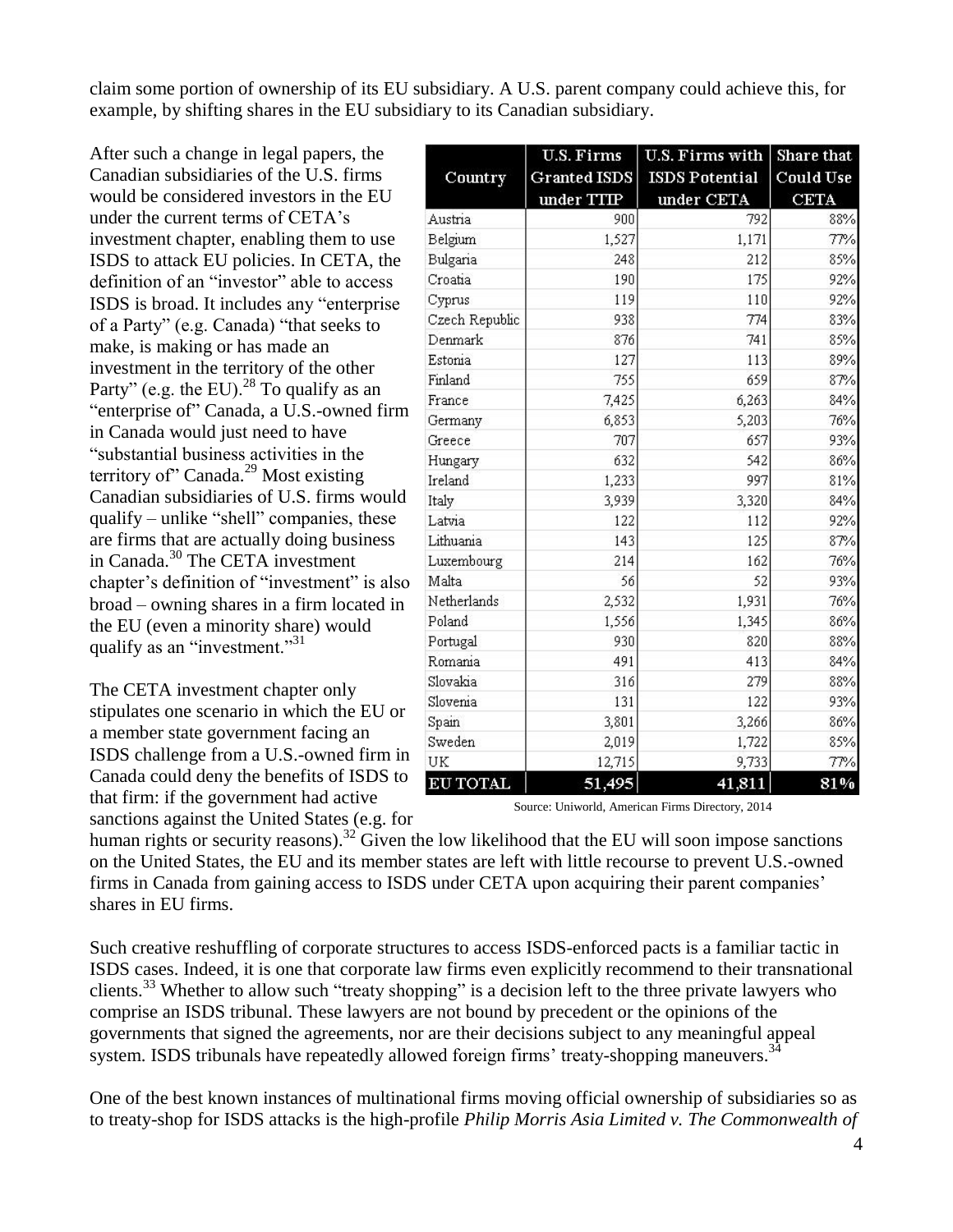*Australia* case. The U.S. tobacco giant Philip Morris opted to launch an ISDS case against Australia's landmark plain packaging law for cigarettes under the Australia-Hong Kong BIT. To do so, Philip Morris's Hong Kong subsidiary acquired shares in the company's Australia subsidiary in February 2011. This occurred *after* months of Phillip Morris's Australian subsidiary protesting Australia's announced plans to implement plain packaging.<sup>35</sup> Four months after the legal restructuring, the Hong Kong-based subsidiary notified the Australian government of its forthcoming ISDS claim against the tobacco control law on the basis of its new "investment" in Australia.<sup>36</sup> This occurred 16 months after Philip Morris used subsidiaries in Switzerland with investments in Uruguay to attack similar tobacco control policies in Uruguay under a Switzerland-Uruguay BIT.<sup>37</sup> Meanwhile, Philip Morris identified itself as a U.S. firm when it submitted comments to the U.S. government in favor of including ISDS in the Trans-Pacific Partnership and "any future U.S. Free Trade Agreements."<sup>38</sup>

Unfortunately, Phillip Morris' legal gymnastics are not an anomaly and ISDS tribunals have allowed such maneuvers. In *Autopista Concesionada de Venezuela CA v. Bolivarian Republic of Venezuela*, a Mexico-based parent firm used its U.S. subsidiary to launch an ISDS case against Venezuela. In the same way, U.S.-based firms could use their Canadian subsidiaries to launch claims against European governments were CETA to take effect with ISDS. The *Autopista* case involved a Mexican parent company – ICA Holding – that owned a subsidiary in the United States and another in Venezuela (the equivalent of U.S. parent companies with subsidiaries in both Canada and the EU).<sup>39</sup> When a dispute arose over a transportation contract between ICA Holding's Venezuelan subsidiary and the Venezuelan government, ICA Holding sought to access a provision in the contract that allowed ISDS claims to be brought against the government under the rules of the International Centre for Settlement of Investment Disputes (ICSID). But since the provision was limited to shareholders from countries that were ICSID members, and since Mexico was not party to ICSID, ICA Holding could not directly launch an ICSID claim against the government. However, U.S. firms could launch such claims, as the United States was an ICSID member.<sup>40</sup> A parallel scenario would be created if CETA (but not TTIP) were to be enacted with ISDS, allowing Canadian but not U.S. firms to challenge EU policies. In the *Autopista* case, the Mexican parent firm transferred 75 percent of its shares in the Venezuelan subsidiary to its U.S. subsidiary<sup>41</sup> more than a year *after* its Venezuelan subsidiary started experiencing the problems prompting the dispute with the Venezuelan government. <sup>42</sup> The Mexican firm then used its U.S. subsidiary to launch an ISDS claim against Venezuela under ICSID rules some months later.<sup>43</sup> In considering this maneuver, the ISDS tribunal dismissed arguments by Venezuela that the investment at issue was ultimately controlled by a Mexican rather than a U.S. firm.<sup>44</sup> The tribunal ruled that the case could proceed,<sup>45</sup> and in a later ruling against Venezuela on the merits, ordered the government to compensate the Mexican firm's subsidiary.<sup>46</sup>

The *Autopista* decision allowing such maneuvers was not an isolated one. In *Aguas del Tunari, S.A. v. Republic of Bolivia*, Bechtel, a U.S. company, owned a controlling share in Aguas del Tunari, a firm in Bolivia, via Bechtel's subsidiary in the Cayman Islands.<sup>47</sup> Less than two weeks *after* a water privatization contract between Aguas del Tunari and the Bolivian government sparked widespread public criticism in November 1999, Bechtel "migrated" its subsidiary from the Cayman Islands to the Netherlands.<sup>48</sup> After public protests intensified, spurring the Bolivian government to terminate Aguas del Tunari's contract,<sup>49</sup> Bechtel used its new Netherlands-based subsidiaries to launch an ISDS case against Bolivia under the Netherlands-Bolivia Bilateral Investment Treaty (BIT). Before this "migration," Bechtel's ISDS options were limited, given that a U.S.-Bolivia BIT had not been implemented and that an ISDS case could not be launched against Bolivia via the Cayman Islands.<sup>50</sup> The Bolivian government argued against this treaty shopping ploy, noting that the Netherlands-Bolivia BIT could not be used for the case given that Bechtel, which was not covered by the treaty, ultimately controlled the shares in Aguas del Tunari – not Bechtel's Netherlands subsidiaries. The tribunal ruled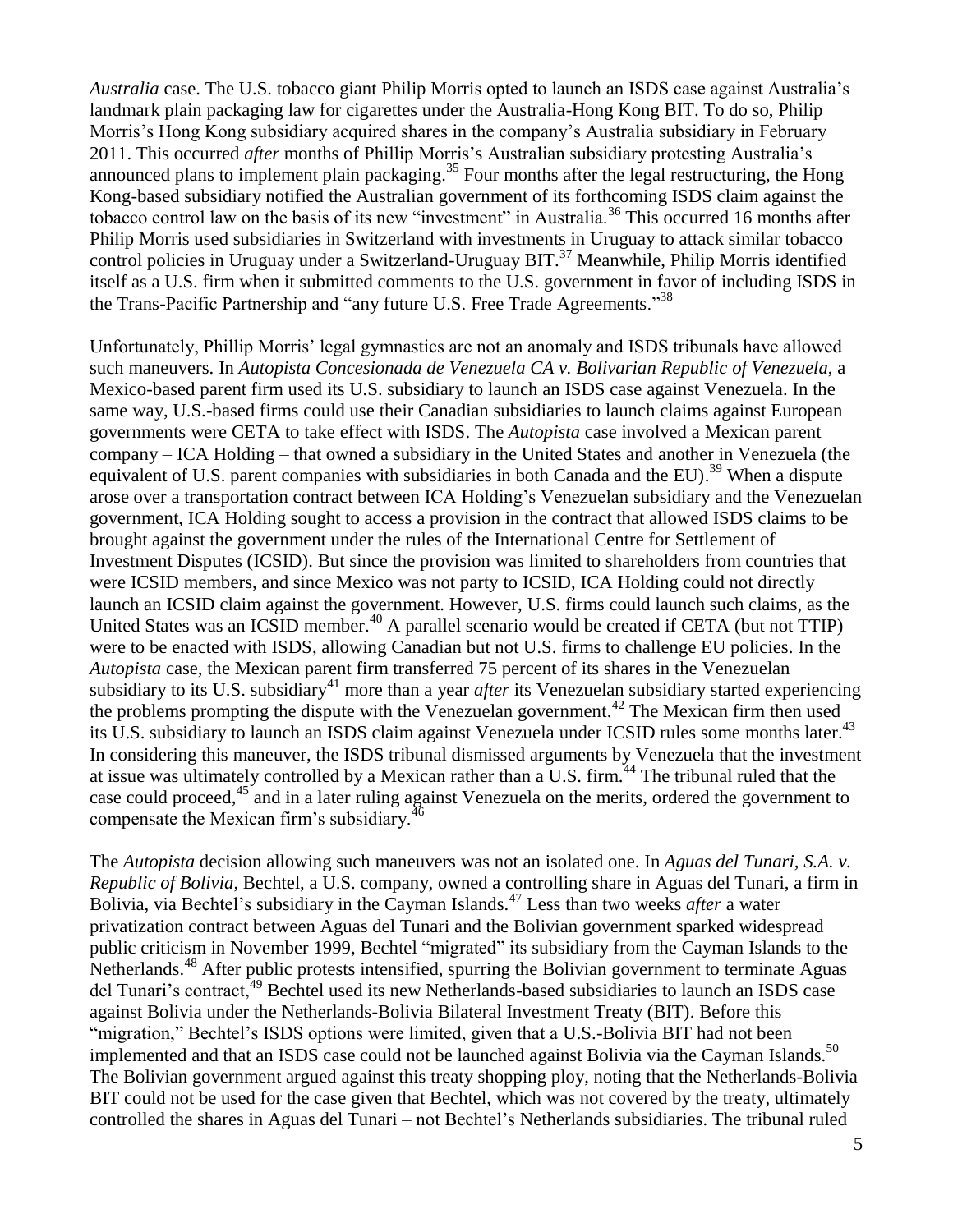in favor of Bechtel, reasoning that since the Netherlands firms had substantial business activities, they could not be considered shell companies, and thus were empowered to mount an ISDS case against Bolivia on behalf of their shares in Aguas del Tunari – even if the firms were ultimately owned by Bechtel.<sup>51</sup> On this basis, the tribunal majority allowed Bechtel's subsidiaries to continue their case.<sup>52</sup>

Were CETA to take effect with ISDS included, EU member states should expect to see U.S. firms follow the example of Philip Morris, Bechtel, ICA Holding and others. With a simple transfer of shares, thousands of these firms could launch ISDS cases against EU and member state policies.

### **ENDNOTES**

 $\overline{a}$ 

Issues Note No. 1, April 2014, at 8. Available at: **http://unctad.org/en/PublicationsLibrary/webdiaepcb2014d3\_en.pdf**.<br><sup>5</sup> Jean-Claude Juncker, "A New Start for Europe: My Agenda for Jobs, Growth, Fairness and Democratic C Commission document, July 15, 2014, at 8. Available at: [http://ec.europa.eu/about/juncker-commission/docs/pg\\_en.pdf.](http://ec.europa.eu/about/juncker-commission/docs/pg_en.pdf)

<sup>6</sup> Victoria Martin De La Torre, "EU Parliament's S&D Party Lays Out Conditions For Support Of TTIP Deal," Group of the Progressive Alliance of Socialists & Democrats in the European Parliament, January 21, 2014. Available at[: http://www.socialistsanddemocrats.eu/](http://www.socialistsanddemocrats.eu/newsroom/sds-want-investor-state-dispute-mechanism-out-eu-us-trade-and-investment-agreement-ttip) [newsroom/sds-want-investor-state-dispute-mechanism-out-eu-us-trade-and-investment-agreement-ttip.](http://www.socialistsanddemocrats.eu/newsroom/sds-want-investor-state-dispute-mechanism-out-eu-us-trade-and-investment-agreement-ttip)

[http://www.openeurope.org.uk/Article/Page/en/LIVE?id=21618.](http://www.openeurope.org.uk/Article/Page/en/LIVE?id=21618) 

<sup>10</sup> "German Stumbling Block to Transatlantic Trade Talks," *Agence France Presse*, March 27, 2014. Available at:

<sup>&</sup>lt;sup>1</sup> Uniworld, "American Firms Operating in Foreign Countries," Uniworld database, accessed June 2014. Available at: [https://www.uniworldbp.com/search.php.](https://www.uniworldbp.com/search.php)

<sup>2</sup> Uniworld, "American Firms Operating in Foreign Countries," Uniworld database, accessed November 2014.

<sup>&</sup>lt;sup>3</sup> United Nations Conference on Trade and Development, "Recent Developments in Investor-State Dispute Settlement (ISDS)," IIA Issues Note No. 1, April 2014, at 8. Available at: [http://unctad.org/en/PublicationsLibrary/webdiaepcb2014d3\\_en.pdf.](http://unctad.org/en/PublicationsLibrary/webdiaepcb2014d3_en.pdf) 

<sup>&</sup>lt;sup>4</sup> United Nations Conference on Trade and Development, "Recent Developments in Investor-State Dispute Settlement (ISDS)," IIA

 $^7$  French National Assembly, "Résolution Européenne sur le projet d'accord économique et commercial entre l'Union européenne et le Canada," Texte Adopté no. 428, November 23, 2014. Available at: [http://www.assemblee-nationale.fr/14/ta/ta0428.asp.](http://www.assemblee-nationale.fr/14/ta/ta0428.asp) French Senate, "Rapport et Texte de la Commission," No. 134, November 27, 2014. Available at: [http://www.senat.fr/rap/l14-134/l14-1341.pdf.](http://www.senat.fr/rap/l14-134/l14-1341.pdf)

<sup>8</sup> Netherlands House of Representatives, "Motie van de leden Van Ojik en Jasper van Dijk over geen ISDS-clausule in handelsverdragen," November 19, 2014. Available at: [http://www.tweedekamer.nl/kamerstukken/detail?id=2014Z21132&did=2014D4.](http://www.tweedekamer.nl/kamerstukken/detail?id=2014Z21132&did=2014D4) <sup>9</sup> "Daily Press Summary," OpenEurope, September 25, 2014. Available at:

[http://digitaljournal.com/business/business/german-stumbling-block-to-transatlantic-trade-talks/article/378521.](http://digitaljournal.com/business/business/german-stumbling-block-to-transatlantic-trade-talks/article/378521) 

<sup>&</sup>lt;sup>11 "</sup>French government will not sign TTIP agreement in 2015," *EurActiv*, November 17, 2014. Available at:

[http://www.euractiv.com/sections/trade-society/french-government-will-not-sign-ttip-agreement-2015-310037.](http://www.euractiv.com/sections/trade-society/french-government-will-not-sign-ttip-agreement-2015-310037)  <sup>12</sup> Mario Ohoven, "'A Resounding No' to Investment Protection for CETA and TTIP," *International Trade News*, 2014. Available at: [http://www.internationaltradenews.com/news/articles/a\\_resounding\\_no\\_to\\_investor\\_protection\\_for\\_ceta\\_and\\_ttip/.](http://www.internationaltradenews.com/news/articles/a_resounding_no_to_investor_protection_for_ceta_and_ttip/)

<sup>&</sup>lt;sup>13</sup> Letter from organizations in multiple countries to Ambassador Michael Froman and Commissioner Karel De Gucht, December 16, 2013. Available at: http://action.sierraclub.org/site/DocServer/TTIP\_Investment\_Letter\_Final.pdf?docID=14701.

<sup>&</sup>lt;sup>14</sup> European Commission, "Preliminary Report (Statistical Overview): Online Public Consultation on Investment Protection and Investorto-State Dispute Settlement (ISDS) in the Transatlantic Trade and Investment Partnership Agreement (TTIP)," EC report, July 2014, at 2. Available at: [http://trade.ec.europa.eu/doclib/docs/2014/july/tradoc\\_152693.pdf.](http://trade.ec.europa.eu/doclib/docs/2014/july/tradoc_152693.pdf)

<sup>&</sup>lt;sup>15</sup> Uniworld, "American Firms Operating in Foreign Countries," Uniworld database, accessed June 2014. Available at: [https://www.uniworldbp.com/search.php.](https://www.uniworldbp.com/search.php)

<sup>&</sup>lt;sup>16</sup> Eurostat, "Foreign direct investment statistics," Table 2: Top 10 countries as extra EU-27 partners for FDI positions, EU-27, end 2010– 12, June 2014. Available at: [http://epp.eurostat.ec.europa.eu/statistics\\_explained/index.php/Foreign\\_direct\\_investment\\_statistics.](http://epp.eurostat.ec.europa.eu/statistics_explained/index.php/Foreign_direct_investment_statistics)

<sup>&</sup>lt;sup>17</sup> These nine EU BIT partners are Bulgaria, Croatia, Czech Republic, Estonia, Latvia, Lithuania, Poland, Romania and Slovakia. U.S. Department of State, "United States Bilateral Investment Treaties," 2014, accessed September 2, 2014. Available at:

[http://www.state.gov/e/eb/ifd/bit/117402.htm.](http://www.state.gov/e/eb/ifd/bit/117402.htm) The nine cases brought under these BITs are *Ronald S. Lauder v. The Czech Republic; Alex Genin, Eastern Credit Limited, Inc. and A.S. Baltoil v. The Republic of Estonia*; *Rail World Estonia LLC, Railroad Development Corporation and EEIF Rail BV v. Republic of Estonia; Cargill v. Poland*; *David Minnotte & Robert Lewis v. Republic of Poland; Vincent J. Ryan, Schooner Capital LLC, and Atlantic Investment Partners LLC v. Poland; Mr. Hassan Awdi, Enterprise Business Consultants, Inc. and Alfa El Corporation v. Romania; Noble Ventures, Inc. v. Romania;* and *S & T Oil Equipment and Machinery Ltd. v. Romania.*  $^{18}$  There are a combined 4,131 U.S.-owned firms covered by existing BITs, out of a total 51,495 U.S.-owned firms operating in the EU. Uniworld, "American Firms Operating in Foreign Countries," Uniworld database, accessed June 2014. Available at: [https://www.uniworldbp.com/search.php.](https://www.uniworldbp.com/search.php)

 $\frac{19}{19}$  This figure is an extrapolation of the fact that nine of the 4,131 U.S.-owned firms operating in the nine European countries with U.S. BITs have brought ISDS cases against those countries. The figure applies that ratio to the 47,364 U.S.-owned firms operating in the 19 other EU member states. Uniworld, "American Firms Operating in Foreign Countries," Uniworld database, accessed June 2014. Available at: [https://www.uniworldbp.com/search.php.](https://www.uniworldbp.com/search.php)

<sup>&</sup>lt;sup>20</sup> Eurostat, "Foreign direct investment statistics," Table 2: Top 10 countries as extra EU-27 partners for FDI positions, EU-27, end 2010– 12, June 2014. Available at: [http://epp.eurostat.ec.europa.eu/statistics\\_explained/index.php/Foreign\\_direct\\_investment\\_statistics.](http://epp.eurostat.ec.europa.eu/statistics_explained/index.php/Foreign_direct_investment_statistics)